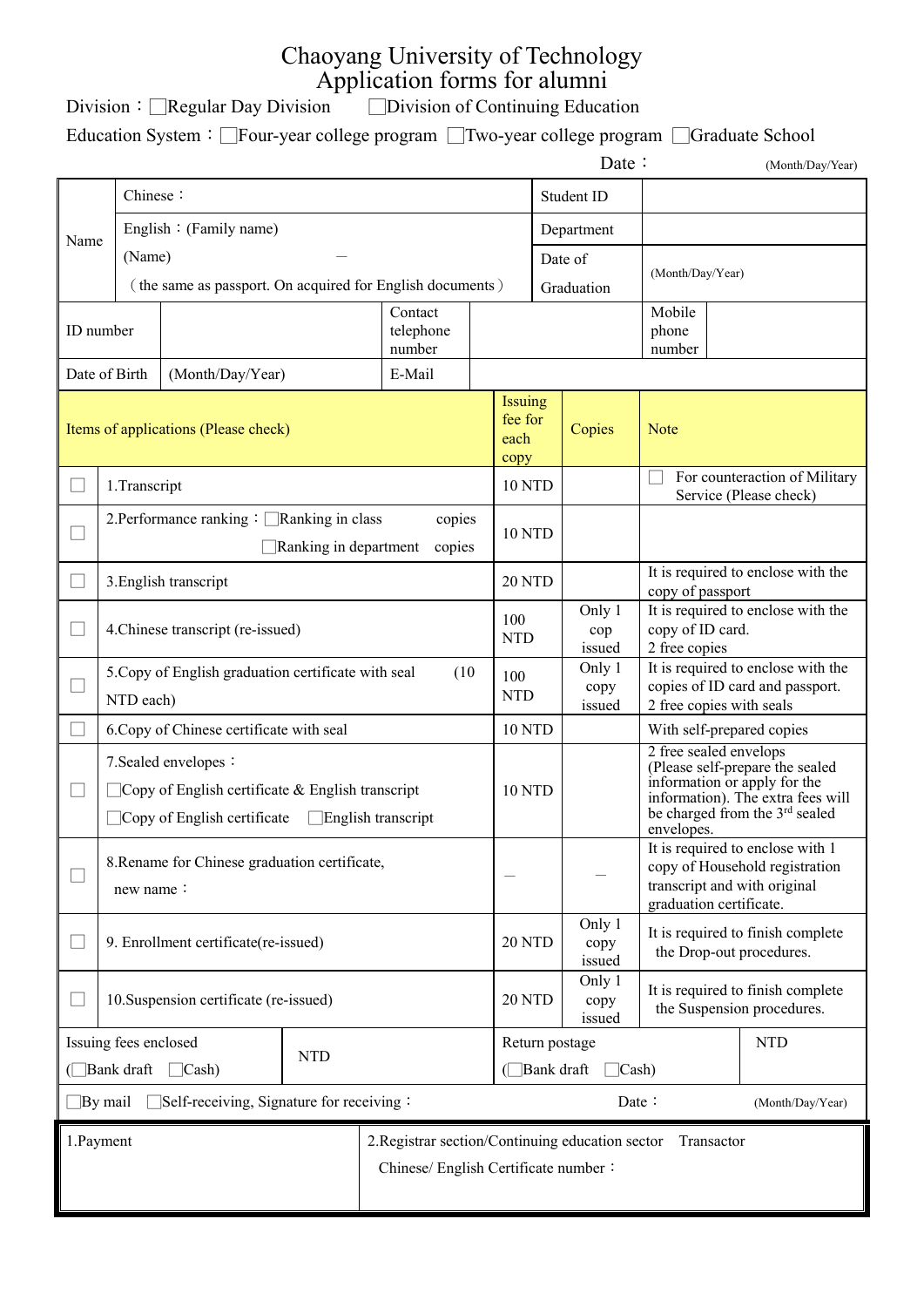## Copy of ID card(front side) Stick here (Only for certificate application)

Copy of passport Stick here (Only for English certificate application)

1. The documents can be processed immediately, except Chinese and English graduation certificate that take three working days. Graduation certificate in principle can be applied for only once. If the certificate is lost, it is required to post the information in the newspaper first and then applied with the relevant information in the newspaper.

2. For postal application, it is not required to enclose with envelopes and is required postages only. Mailing address: Section or Continuing Education Section; No. 168, Jifeng E. Rd., Wufeng Dist., Taichung City, Taiwan 41349, R.O.C. Registrar. Please notify "Student of the Regular Day Division" or "Student of Continuing Education Division".

3.Please purchase the Bank draft in Post Office (Head title "Chaoyang University of Technology") for payment or pay in cash.

4. The return postage for various certificates list as the followings: (including fees of envelopes)

| Item                                                    | $1 \sim 4$ copies | $5 \sim 13$ copies | 14 copies $\sim$           |
|---------------------------------------------------------|-------------------|--------------------|----------------------------|
| Express delivery (only for applications of transcripts) | <b>30 NTD</b>     | 50 NTD             | 65 NTD<br>(Will be sent in |
| Registered Mail                                         | 45 NTD            | <b>60 NTD</b>      |                            |

 $\odot$  Please fill out the name and the address of the recipient for document delivery.  $\colon$  (It is not required for those who receive documents in person.)

Recipient: TO: Address:  $\Box$